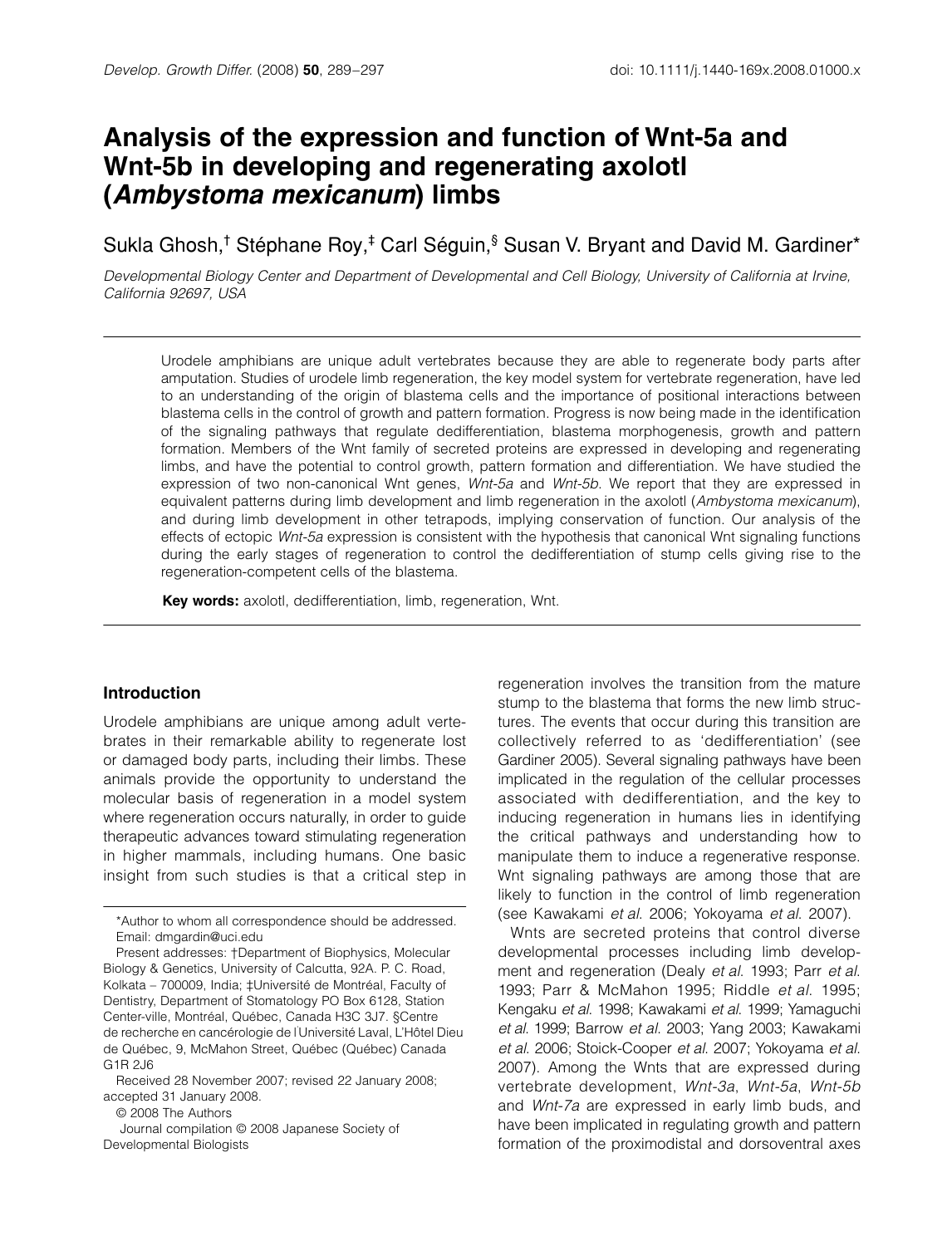(Gavin et al. 1990; Dealy et al. 1993; Parr & McMahon 1995; Riddle et al. 1995; Kengaku et al. 1998; Yang 2003). Functional analyses of Wnt-5a and Wnt-5b have demonstrated an important role in controlling growth and differentiation of the developing limb skeleton (Kawakami et al. 1999; Hartmann & Tabin 2000; Church et al. 2002). In the present study, we have investigated the temporal and spatial expression patterns of the axolotl (Ambystoma mexicanum) orthologues of Wnt-5a and Wnt-5b during limb development and regeneration. We have also used a vaccinia-based vector to ectopically express Wnt-5a in different regions of the regenerating limb blastema, and at different times during blastema formation and growth. The results from these functional studies are consistent with evidence of a role for canonical Wnt signaling during the critical events of dedifferentiation (Kawakami et al. 2006). Thus, Wnt signaling pathways are important targets for future therapies to induce regeneration in human limbs.

## **Materials and methods**

#### Animal procedures

Experiments were carried out on albino or white axolotls (Ambystoma mexicanum) that were spawned either at University of California, Irvine or at the Axolotl Colony, Indiana University (now the Ambystoma Genetic Stock Center, University of Kentucky, Lexington). Larvae were maintained at 20–22°C in 40% Holtfreter's solution. Animals measuring 5–6 cm snout to tail tip were used to generate blastemas for wholemount in situ hybridization. Animals were anesthetized in a 0.1% solution of MS222 (Sigma, St. Louis, MO, USA) prior to amputation to induce regeneration, and for virus injection. Limbs were amputated either through proximal (mid-humerus or femur) or through distal (mid-radius/ulna or tibia/fibula) levels. For RNA isolation, blastemas were generated on animals measuring 10–15 cm snout to tail tip. The designation of regeneration stages was based on Tank et al. (1976), and the stages of limb bud development were identified based on the larval stages for Ambystoma punctatum described by Harrison (1969). Samples for skeletal preparations were fixed overnight in Bouin's fixative, and then processed as in Bryant & Iten (1974). X-gal staining was carried out according to published protocols (Miller 1972; Roy et al. 2000).

#### RNA isolation and northern hybridization

RNA isolation and northern hybridization were carried out as described in Gardiner et al. (1995). The



Fig. 1. Restriction map of axolotl Wnt-5a and Wnt-5b cDNAs. Regions indicated by B and D were used for Northern hybridization analyses for Wnt-5a and Wnt-5b, respectively. Regions indicated by A and D were used to generate antisense RNA probes for whole mount in situ hybridization analyses of Wnt-5a and Wnt-5b, respectively. Black boxed areas indicate the open reading frame (ORF) for each transcript.

amount of RNA loaded  $(10 \mu g$  per lane) was quantified spectrophotometrically, and normalized relative to the 18 s and 28 s ribosomal RNA bands visualized by either UV shadowing or ethidium bromide staining of the gels. Filters were probed with different fragments of the Wnt-5a and Wnt-5b clones, which yielded the same results (Fig. 1). The results reported below are based on the expression detected by the 3574 bp sequence (probe B) for *Wnt-5a*, and the 1028 bp 3' non-coding sequence (probe D) for Wnt-5b (Fig. 1).

#### Whole-mount in situ hybridization

The procedure for whole-mount in situ hybridization was as described previously (Gardiner et al. 1995) with the following modifications. Conditions for proteinase K treatment were adjusted for each tissue: embryos, 10 µg/mL at 4°C for 30 min followed by 10–30 min at 25°C; limb blastemas, 30 µg/mL at 4°C for 30 min followed by 15–30 min at 37°C. The Wnt-5a digoxigenin probe (probe A, Fig. 1) was a 996 bp EcoRI/BamHI fragment containing 5′ untranslated region (UTR) and part of the coding region (326–996 bp). The Wnt-5b probe (probe C, Fig. 1) was a 1364 bp EcoRl/Hind-III fragment containing 5′ UTR and part of the coding region (105–1178 bp) along with 186 bp of 3′ noncoding region. Both probes were hybridized to the tissues and were washed posthybridization at 67°C.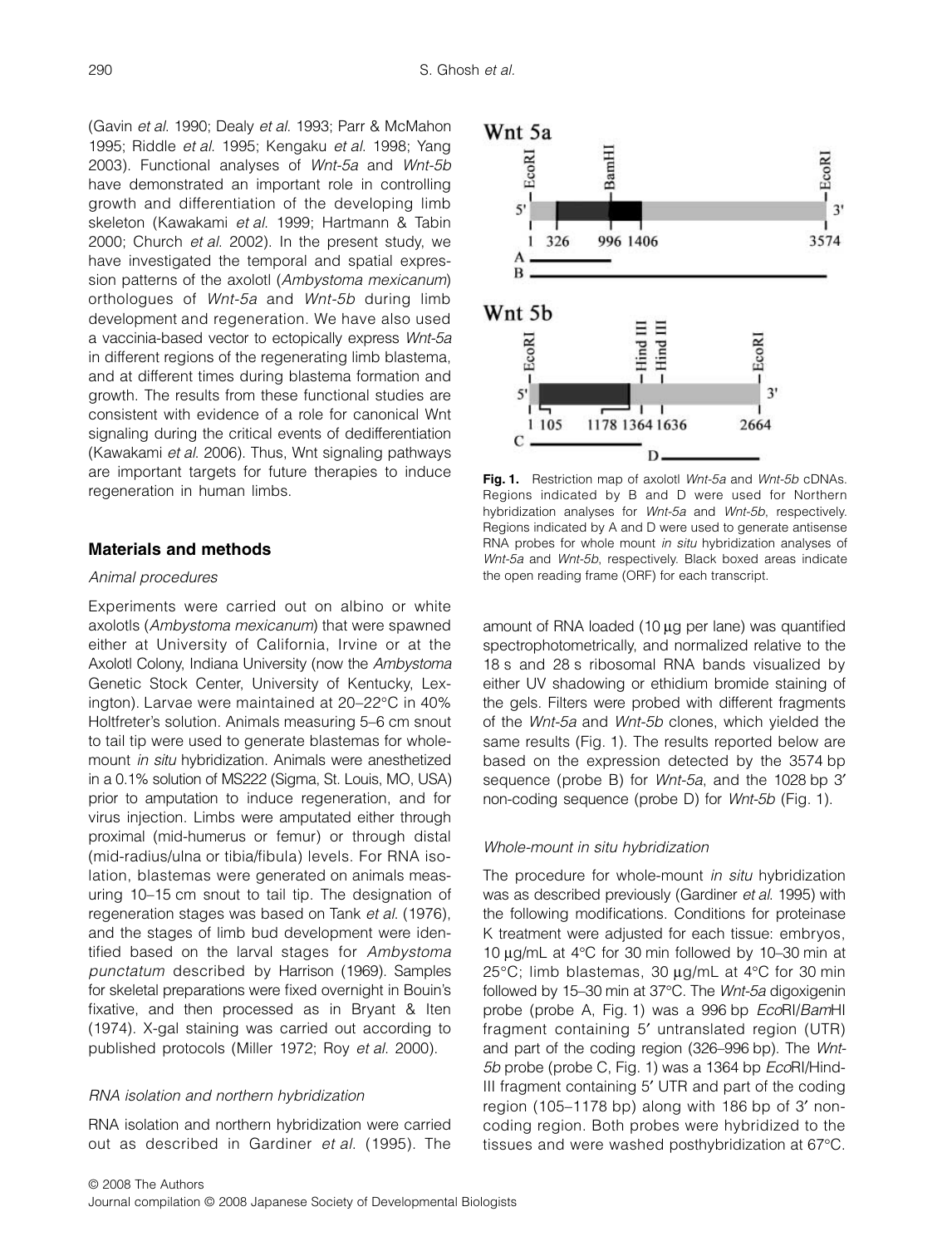A specifically hybridized probe was localized by an Alkaline Phosphatase (AP)-conjugated antidigoxigenin secondary antibody reacted with BM purple (Roche Diagnostics Corp., Indianapolis, IN, USA), after which, samples were postfixed in neutral buffered formalin, dehydrated in methanol and photographed. After whole-mount in situ hybridization, some samples were rehydrated in phosphate-buffered saline (PBS), frozen in Optimal Cutting Temperature (OCT) compound, and cryosectioned at a thickness of 30–40 µm.

# Generation and microinjection of Wnt-5a vaccinia virus

To analyze the function of Wnt-5a during axolotl limb regeneration, we cloned the full-length cDNA coding sequence of *Wnt-5a* into the vaccinia viral vector as detailed in Roy et al. (2000). In addition to the coding sequence, a c-myc epitope tag (10 amino acid sequence, EQKLISEEDL) was added to the 3′ end of the transgene. The Wnt-5a cDNA was amplified using a Wnt-5a specific 5′ primer (5′-CCACCATGGCCAC-CACGCACCTG-3′) and a Wnt-5a/c-myc specific-3′ primer (5'-CAGGTCCTCTTCGCTA ATCAGCTTTTGTTC-CTTGCACACAAACTGGTCCAC-3′). The c-myc tagged sequences were then subcloned into a shuttle vector and packaged into viral particles as detailed previously (Roy et al. 2000).

For microinjection of the viral transgene, we used either albino or white axolotls in order to allow for the detection of the X-gal reaction product in the control injections. Multiple injections, resulting in a total injection volume of 1–2  $\mu$ L of either control  $\beta$ -gal or experimental Wnt-5a virus (10 $^{\circ}$  pfu/mL) were made into the mesenchymal compartment of blastemas at progressively later stages of regeneration. Regenerating limbs were injected at the stages of early dedifferentiation, early bud, medium bud, and late bud. In most experiments, injections were made into the central region of the blastema; however, in some experiments injections were made into either the dedifferentiating stump tissues at the base of the blastema or into the distal region of the blastema. We previously determined that the transgene ( $β$ -gal) is expressed over a large area of the blastema surrounding the injection site for a period of about 1 week (Roy et al. 2000).

#### **Results**

# Analysis of Wnt-5a and Wnt-5b expression by northern hybridization

The axolotl orthologues of *Wnt-5a* and *Wnt-5b* were cloned several years ago by Busse & Seguin 1992). The axolotl Wnt-5a clone consisted of 3574 bp encoding an open reading frame (ORF) of 359 amino acids, and the axolotl Wnt-5b clone consisted of 2664 bp encoding an ORF of 357 amino acids. We subcloned both the genes into appropriate vectors in order to generate probes for northern hybridization and *in situ* hybridization analysis (Fig. 1).

Using northern hybridization analysis, we detected four Wnt-5a transcripts (hash marks in Fig. 2A) that were 5.0 kb, 4.2 kb, 3.0 kb and 1.5 kb in length. Expression of all four Wnt-5a transcripts was detected in both developing limb buds and regenerating limb blastemas (Fig. 2A), but none were detected in mature limbs (data not shown). Wnt-5a was expressed in both proximal and distal blastemas, beginning at dedifferentiation stages (LDD, late dedifferentiation) and continuing through the early digit stage, when re-differentiation had already begun (Fig. 2A). We manually separated the apical epidermal cap (AEC; Fig. 2A, MB-Ep) from the underlying blastema cells (Fig. 2A, MB-Mes) of medium bud blastemas, and observed that Wnt-5a was expressed at higher levels in the mesenchymal cells as compared with the AEC keratinocytes.

We detected a single 3.0 kb transcript of Wnt-5b that was expressed in both developing limb buds and regenerating limb blastemas (Fig. 2B). We did not detect Wnt-5b transcripts in mature limb tissues (data not shown). We could detect Wnt-5b expression in the mesenchyme of medium bud blastemas (Fig. 2C, MB-Mes), but not in the AEC (MB-Ep). Wnt-5b appears to be expressed at higher levels in proximal blastemas as compared with distal blastemas (Fig. 2D).

# Analysis of Wnt-5a and Wnt-5b expression by in situ hybridization

During forelimb development, Wnt-5a expression was detected as early as stage H36 when the limb bud first grew distally from the flank tissues (Fig. 3A). Expression appeared stronger in the apical ectoderm and weaker in the distal mesenchyme. From the earliest stages it was detected, Wnt-5a expression was restricted to the distal regions of the limb bud (Fig. 3A–C). A similar spatial and temporal pattern of expression was observed in developing hindlimbs (data not shown).

Wnt-5b expression was also detected at early stages of forelimb bud outgrowth (Fig. 3D, stage H37), and was expressed predominantly in the mesenchyme until the end of development (Fig. 3E; H41, digit stage). Wnt-5b was also expressed in developing hind limbs (data not shown). Wnt-5b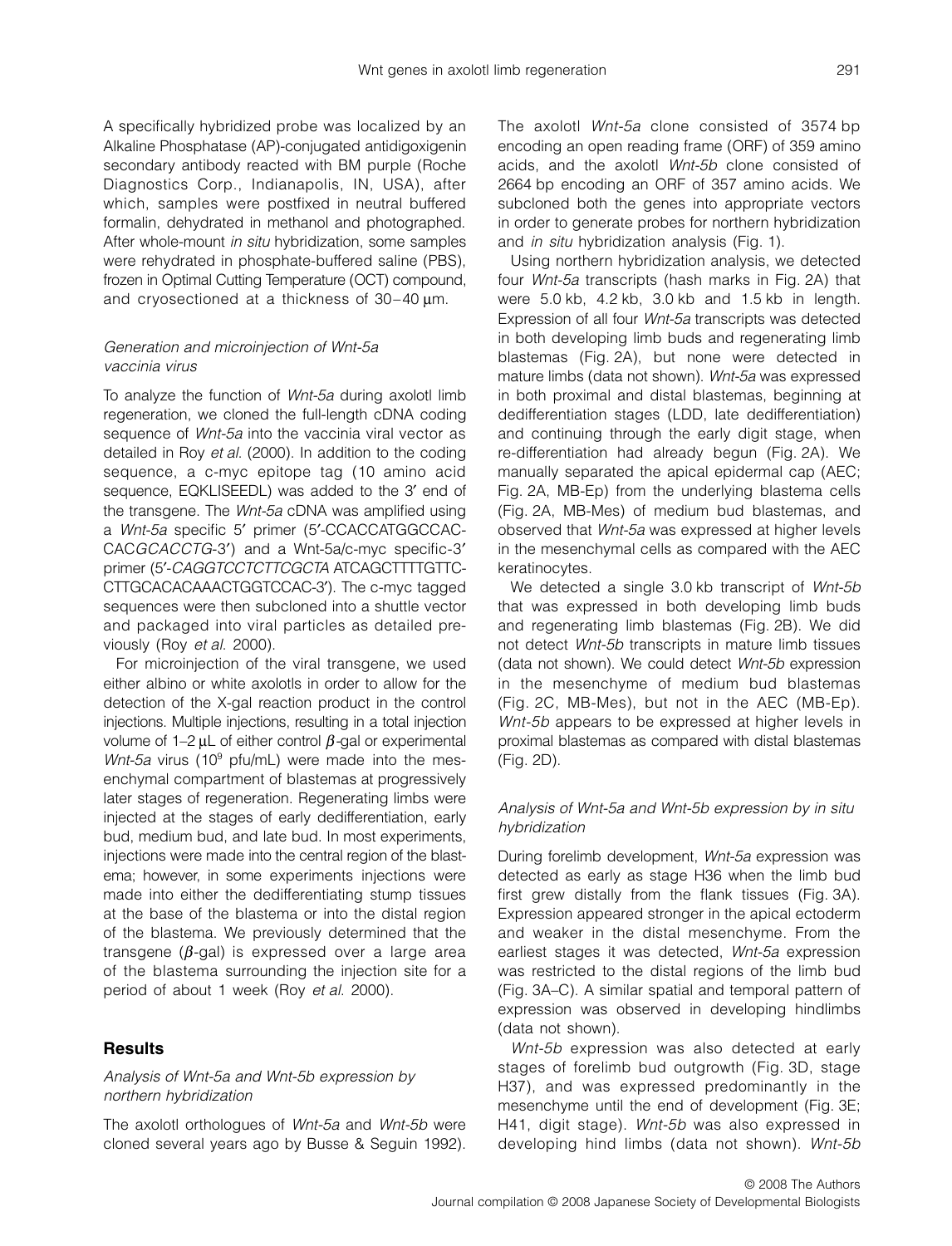

Fig. 2. Northern hybridization blots indicating the expression of Wnt-5a and Wnt-5b transcripts in developing and regenerating axolotl limbs. (A) Expression of Wnt-5a at progressively more advanced stages of regeneration from a proximal amputation (ED, early digits; LB, late bud; LDD, late dedifferentiation; MB, medium bud), in the mesenchyme of a distal medium bud blastema (MB-Mes), in the epidermis of a distal medium bud blastema (MB-Ep), and at stage 40 developing forelimbs. The positions of the four Wnt-5a transcripts (5 kb, 4.2 kb, 3 kb and 1.5 kb) are indicated by hash marks. (B) Expression of Wnt-5b at progressively more advanced stages of regeneration from a proximal amputation (abbreviations as in A, with the addition of a sample from the palette (Pal) stage of regeneration), and at stage 40 developing forelimbs. (C) Expression of Wnt-5b in the mesenchyme of a proximal medium bud blastema (MB-Mes) and in the epidermis of a proximal medium bud blastema (MB-Ep). (D) Expression of Wnt-5b in proximal compared to distal medium bud blastemas from a regenerating forelimb. The position of the single Wnt-5b transcript (3 kb) is indicated by a hash mark. The sizes of the transcripts were determined relative to the mobility of axolotl 28S rRNA and 18S rRNA as indicated between panels A and B. 10 µg of total RNA were loaded for each lane.



© 2008 The Authors Journal compilation © 2008 Japanese Society of Developmental Biologists

Fig. 3. Whole mount in situ hybridization analysis of Wnt-5a and Wnt-5b in developing and regenerating axolotl limbs. (A–C) Expression of Wnt-5a in developing forelimb at stages H36 (A), H38/39 (B) and H43(C). (D–E) Expression of Wnt-5b in developing forelimb at stages H37 (D) and H41 (E). (F–H) Expression of Wnt-5a in regenerating forelimbs at medium bud (F), palette (G), and early digit (H) stages after a distal amputation. (J–L) Expression of Wnt-5b in regenerating forelimbs at medium bud (J), palette (K), and early digit (L) stages after a distal amputation. (I, M) Cryosections of medium bud blastemas after in situ hybridization illustrating expression of Wnt-5a in the apical epidermis and mesenchyme (I) and expression of Wnt-5b in the apical mesenchyme (M). Specific reaction product appears blue, whereas, brown regions are non-specific discoloration resulting from tissue processing. All limbs are oriented with anterior to the left.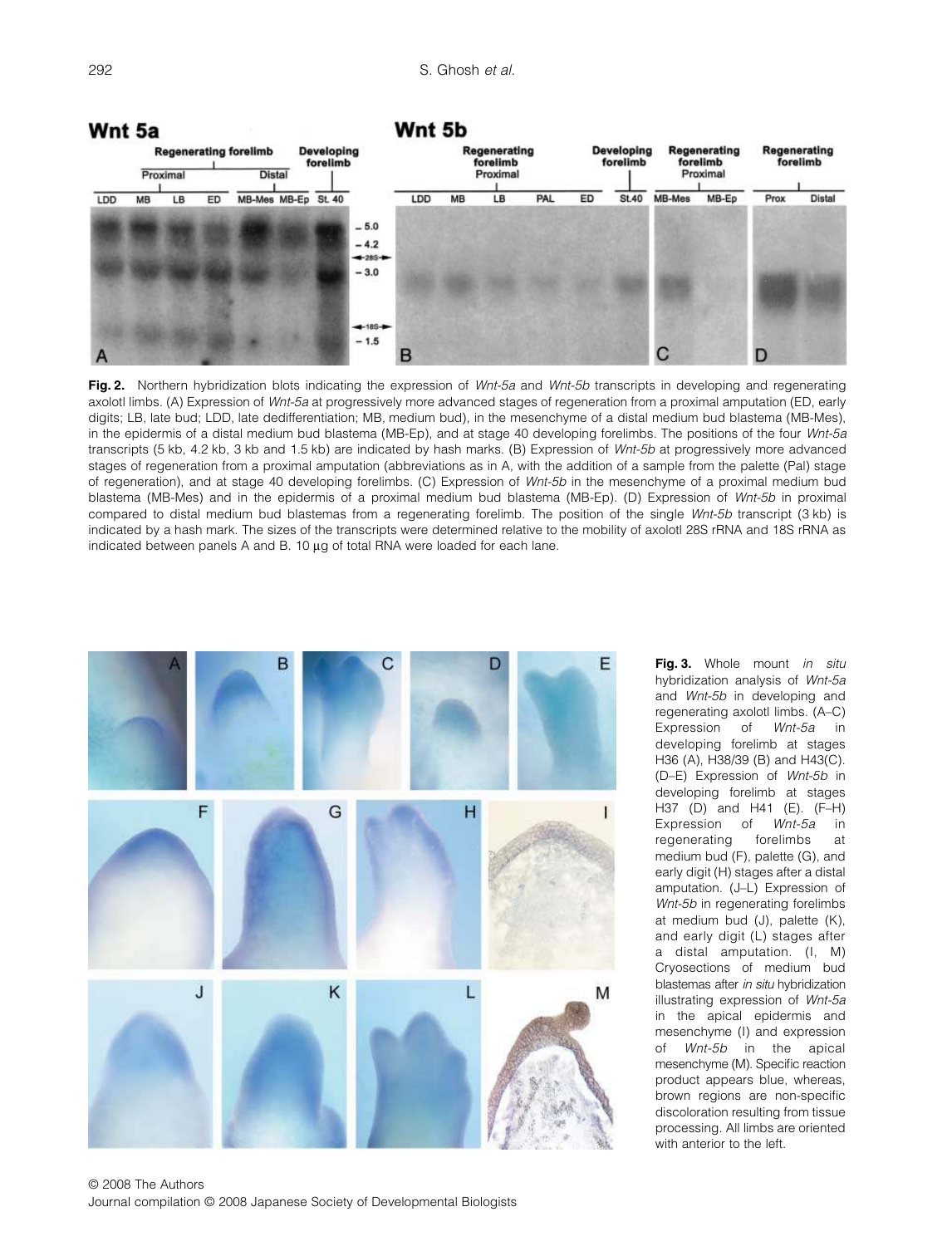| Stage              | Construct | Number<br>of limbs | Normal | Hypomorph | Percentage<br>hypomorph |
|--------------------|-----------|--------------------|--------|-----------|-------------------------|
| Preblastema        | Lac-Z     | 12                 | 12     |           |                         |
|                    | Wnt-5A    | 32                 |        | 26        | 81                      |
| Early bud blastema | Lac-Z     |                    | 10     |           |                         |
|                    | Wnt-5A    | 22                 | 12     | 10        | 45                      |
| Late bud blastema  | Lac-Z     |                    |        |           | n/a                     |
|                    | Wnt-5A    |                    |        |           |                         |

**Table 1.** Induction of hypomorphic regenerated limbs in response to injection of either control (Lac-Z) or experimental (Wnt-5a) vaccinia virus into progressively later stages of blastemas

expression was less distally restricted than Wnt-5a expression, and thus Wnt-5b was expressed at more proximal levels at each stage of limb bud development (compare Fig. 3A–C with D–E).

During limb regeneration, Wnt-5a was expressed in the distal region of the regenerating limbs. Expression was first detected 3 days after amputation, at which time stump cells were undergoing dedifferentiation, but was prior to formation of the blastema (data not shown). After the blastema had formed, Wnt-5a expression was restricted to the more distal regions (Fig. 3F) through to the late stages of regeneration (Fig. 3G,H), as was observed in developing limb buds. Wnt-5a expression in both the distal epidermis (AEC) and distal mesenchyme was confirmed in sections made after wholemount *in situ* hybridization (Fig. 3I).

In contrast to Wnt-5a, we could not detect expression of Wnt-5b until a blastema had formed (Fig. 3J–L). Since we could detect Wnt-5b expression on Northern blots at the later stages of dedifferentiation, our inability to visualize expression at preblastema stages with whole-mount *in situ* hybridization presumably reflected differences in the levels of sensitivity of these two techniques. Wnt-5b expression appeared to be restricted to the mesenchymal compartment of the blastema, an observation consistent with the result from northern analysis (Fig. 2C) and further confirmed in sections made after whole-mount in situ hybridization (Fig. 3M).

# Ectopic expression of Wnt-5a inhibited expression of Msx-2 and stump cell dedifferentiation in regenerating limbs

Ectopic expression of Wnt-5a in dedifferentiating stump cells and early blastema cells induced a hypomorphic phenotype at high frequency. We induced ectopic Wnt-5a expression by injecting recombinant vaccinia virus expressing axolotl Wnt-5a into regenerating limb tissues during dedifferentiation (prior to blastema formation), and during the early and late bud stages of blastema growth. Control injections of vaccinia virus expressing the lacZ gene resulted in normal regenerates in more than 95% of the limbs (Fig. 4A; Table 1,  $n = 22$  of 23 regenerates). In contrast, nearly 60% of the Wnt-5a injected limbs exhibited the hypomorphic phenotype (Fig. 4B–F; Tables 1,  $n = 37$ of 63 regenerates). The extent of inhibition of regeneration ranged from relatively mild, with shortened digits (Fig. 4B) to essentially a complete failure of regeneration (Fig. 4F). Both the frequency of hypomorphic regenerates, and the severity of the phenotype were greater when regenerating limbs were injected at earlier rather than later stages (Table 1).

Since ectopic Wnt-5a expression had the maximum effect during the earlier stages of regeneration when stump cells were dedifferentiating, and a much reduced effect at later stages when the blastema had formed and dedifferentiation had ceased (Tank 1977), we reasoned that dedifferentiating stump cells were the target of Wnt-5a misexpression. To test this hypothesis, we injected vaccinia-Wnt-5a into either the middle or distal regions of a medium bud blastema to transduce blastema cells that had already dedifferentiated, or at the junction between the stump and base of a medium bud blastema to transduce stump cells undergoing dedifferentiation prior to becoming blastema cells. Control injections resulted in normal regenerates in 90% of the limbs, regardless of the site of injection (Table 2). Similarly, vaccinia-Wnt-5a injections into central and distal blastema cells resulted in the regeneration of limbs with a normal phenotype (Tables 2,  $n = 4$  of four limbs). In contrast, nearly all of the regenerating limbs that were injected at the junction between the stump and the base of the blastema ( $n = 6$  of seven limbs) were inhibited, resulting in the hypomorphic phenotype (Table 2).

Since ectopic *Wnt-5a* expression appeared to inhibit dedifferentiation rather than blastema growth and pattern formation, we tested the effect of ectopic Wnt-5a on the expression of Msx-2 which has been hypothesized to function in the regulation dedifferentiation during urodele limb regeneration, as does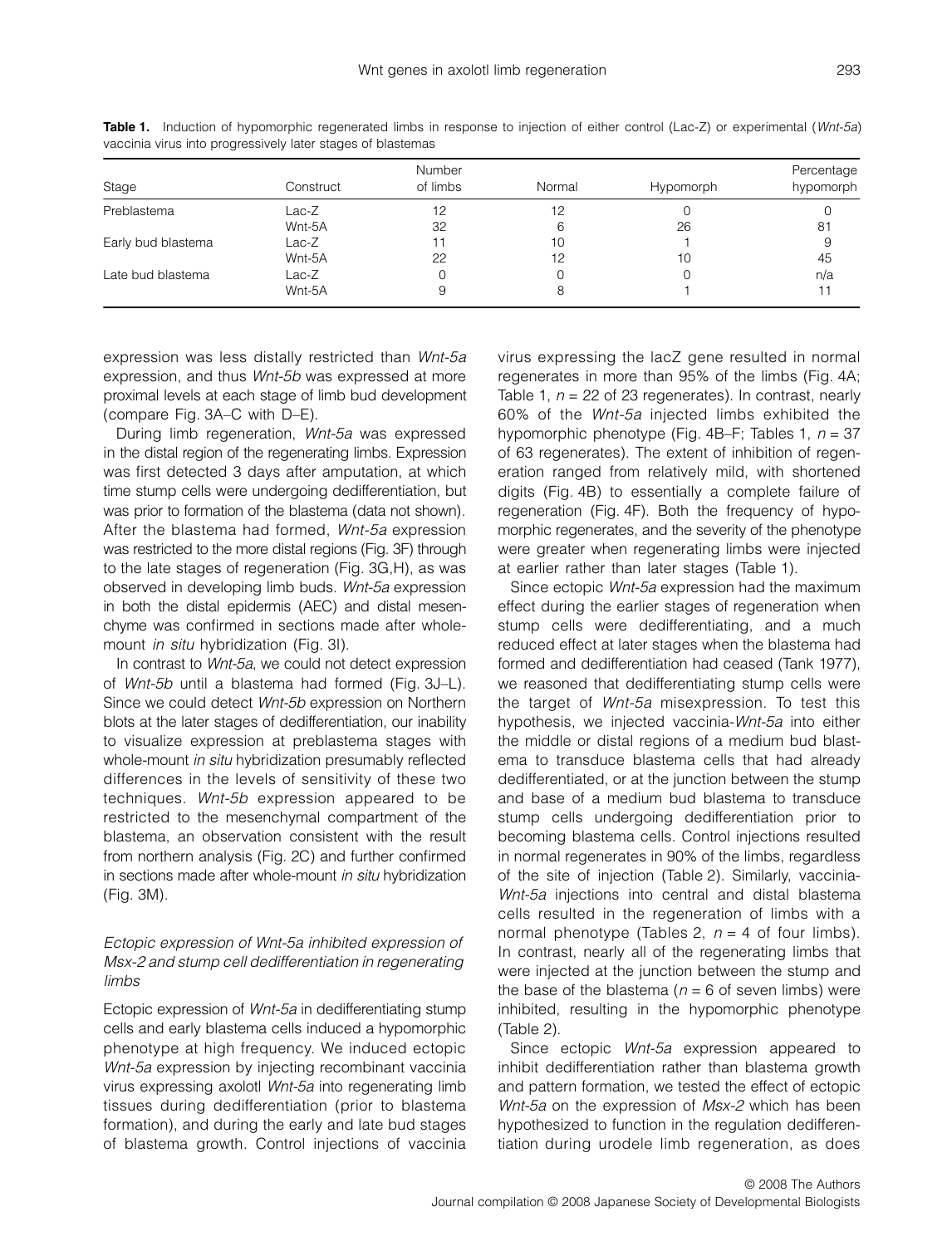

Fig. 4. Whole-mount, Victoria-blue stained skeletal preparations and Msx-2 expression in regenerating blastemas injected with control or Wnt-5a vaccinia virus. (A) Skeletal preparation showing the normal limb pattern in control (Lac-Z vaccinia virus) injected limbs and (B–F) progressively more hypomorphic experimental (Wnt-5a vaccinia virus) limbs. (G) Msx-2 expression in a control uninjected blastema, and (H) in a control (Lac-Z vaccinia virus) injected limb showing a normal pattern of Msx-2 expression. (I) Lack of Msx-2 expression, and (J) disrupted Msx-2 expression in experimental (Wnt-5a vaccinia virus) injected limbs that result in the hypomorphic phenotypes illustrated in (B–F). Limbs and blastemas are oriented with anterior to the upper-left (A–F) or left (G–J).

**Table 2.** Induction of hypomorphic regenerated limbs in response to injection of either control (Lac-Z) or experimental (Wnt-5a) vaccinia virus into blastemas (mid to distal regions) or into dedifferentiating stumps (junction between the distal stump and the base of the blastema)

|          | Construct | Number<br>of limbs | Normal | Hypomorph | Percentage<br>hypomorph |
|----------|-----------|--------------------|--------|-----------|-------------------------|
|          |           |                    |        |           |                         |
| Stump    | Lac-Z     |                    | J      |           |                         |
|          | Wnt-5A    |                    |        |           | 86                      |
| Blastema | Lac-Z     |                    |        |           |                         |
|          | Wnt-5A    | 4                  |        |           |                         |

Msx-1 during mouse digit regeneration (Simon et al. 1995; Carlson et al. 1998; Koshiba et al. 1998; Han et al. 2003; Satoh et al. 2007). We injected either vaccinia-Wnt-5a virus or vaccinia-LacZ virus into early bud blastemas, and then collected samples when the control blastemas reached the medium bud stage of regeneration. We analyzed expression of Msx-2 by whole-mount in situ hybridization as described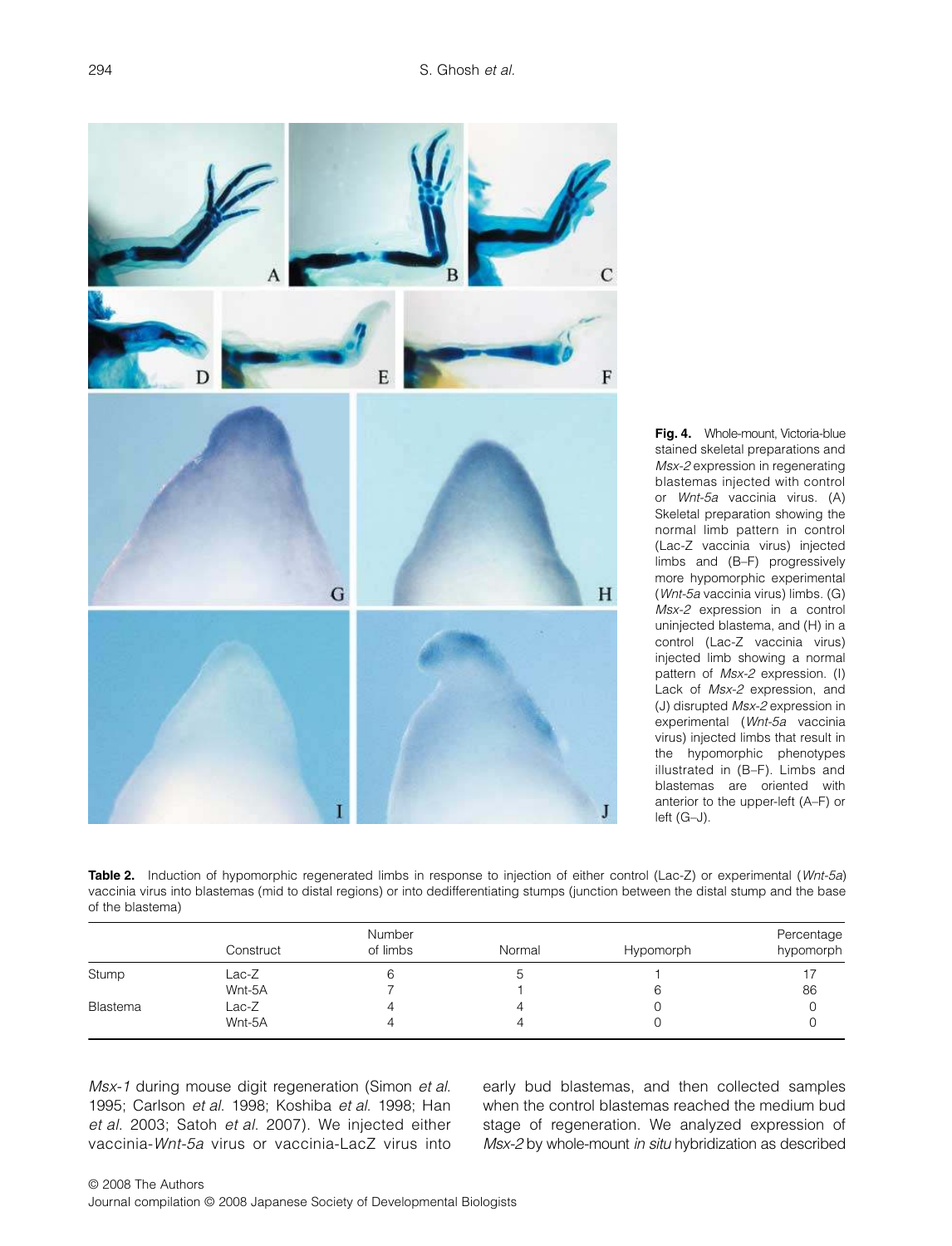in Carlson et al. (1998). In uninjected blastemas (Fig. 4G) and control-injected limbs (Fig. 4H), Msx-2 was expressed at high levels in both the distal epidermis and blastema mesenchyme (Carlson et al. 1998; Satoh et al. 2007). In contrast, ectopic Wnt-5a expression either completely inhibited Msx-2 expression (Fig. 4I), or induced irregular and incomplete expression (Fig. 4J).

# **Discussion**

Wnts are secreted proteins that control diverse developmental processes including limb development and regeneration (see Kawakami et al. 2006; Stoick-Cooper et al. 2007; Yokoyama et al. 2007). In general, limb development and regeneration are positively regulated by Wnt ligands that signal through the canonical, β-catenin mediated pathway (see Poss et al. 2000; Yang 2003; Kawakami et al. 2006; Stoick-Cooper et al. 2007). In contrast, Wnt-5a and Wnt-5b signal through a non-canonical pathway, and function to antagonize  $\beta$ -catenin-mediated signaling (Topol et al. 2003; Stoick-Cooper et al. 2007). In the present study we report on the expression of two closely related Wnt genes, Wnt-5a and Wnt-5b during axolotl limb development and regeneration, and the function of Wnt-5a during dedifferentiation of stump tissues in regenerating limbs. Given the conserved function of molecular signaling pathways, and our discovery that ectopic Wnt-5a expression induces a hypomorphic phenotype in regenerating axolotl limbs that is remarkably similar to what is observed when canonical Wnt signaling is inhibited directly (Kawakami et al. 2006), we hypothesize that ectopic Wnt-5a expression also inhibits canonical Wnt signaling. As discussed below, this hypothesis is consistent with recent reports in the axolotl, Xenopus, and zebrafish (see Kawakami et al. 2006; Stoick-Cooper et al. 2007; Yokoyama et al. 2007).

The spatial and temporal patterns of Wnt-5a and Wnt-5b expression in developing axolotl limb buds are comparable to what has been reported in chick and mouse limb buds (Dealy et al. 1993; Parr et al. 1993; Hartman & Tabin 2000). Similarly, expression in blastema stages of regenerating limbs is high distally, and low or undetectable proximally. Thus it appears that the regulation of expression is conserved during development between vertebrate species, as well as between developing and regenerating limbs in the axolotl. The conserved spatial and temporal regulation of Wnt-5a and Wnt-5b expression implies that the function of these two genes is also conserved, and that the function of Wnt signaling in blastema growth and pattern formation during regeneration recapitulates the conserved function during development (see Gardiner 2005).

Our understanding of the function of Wnt-5a and Wnt-5b comes largely from studies of developing limb buds in which both genes signal through noncanonical pathways (see Topol et al. 2003), and function as antagonists of canonical Wnt signaling (Topol et al. 2003; Westfall et al. 2003). In mice that are mutant for Wnt-5a signaling, canonical Wnt signaling is upregulated distally in the domain in which Wnt-5a would normally be expressed. Consistent with the observation that canonical Wnt signaling inhibits chondrogenesis (Rudnicki & Brown 1997), ectopic canonical Wnt signaling distally in *Wnt-5a<sup>-1-</sup>* mouse embryos inhibits mesenchymal condensation and chondrocyte differentiation, resulting in the loss of digits (Topol et al. 2003). We hypothesize that Wnt-5a (as well as Wnt –5b) has a similar function in axolotl limb buds and blastemas in which it is expressed distally where it would inhibit canonical Wnt signaling, and thus allows for the differentiation of the distal limb structures.

Recent findings have provided evidence for the importance of Wnt signaling during regeneration in the axolotl, Xenopus and zebrafish. Inhibition or enhancement of canonical Wnt signaling either inhibited or enhanced a regenerative response, respectively (Kawakami et al. 2006; Stoick-Cooper et al. 2007; Yokoyama et al. 2007). Of particular relevance to our study is the demonstration that overexpression of Wnt-5b reduced expression of Wnt/ $\beta$ -catenin target genes and inhibited fin ray regeneration in the zebrafish (Stoick-Cooper et al. 2007). Similarly, inhibition of canonical Wnt signaling by ectopic expression of either Axin1 or Dkk1 (both inhibitors of the canonical Wnt pathway) during axolotl limb regeneration resulted in a symmetrical, hypomorphic phenotype that is comparable to what we have observed in response to ectopic Wnt-5a expression (Kawakami et al. 2006). An equivalent hypomorphic response was observed when Wnt signaling was inhibited in regenerating Xenopus limb buds (Kawakami et al. 2006; Yokoyama et al. 2007). Given that ectopic expression of Wnt-5a inhibited regeneration in axolotl limbs as it does in other systems, we hypothesize that the mechanism of inhibition involves the inhibition of canonical Wnt signaling, which is consistent with the previous data indicating that Wnt signaling has a critical functional role in limb regeneration.

In the present study, we provide data for a novel, specific function for Wnt signaling in the regulation of the earliest events of regeneration involving dedifferentiation and blastema morphogenesis. The highest frequency and severity of inhibition of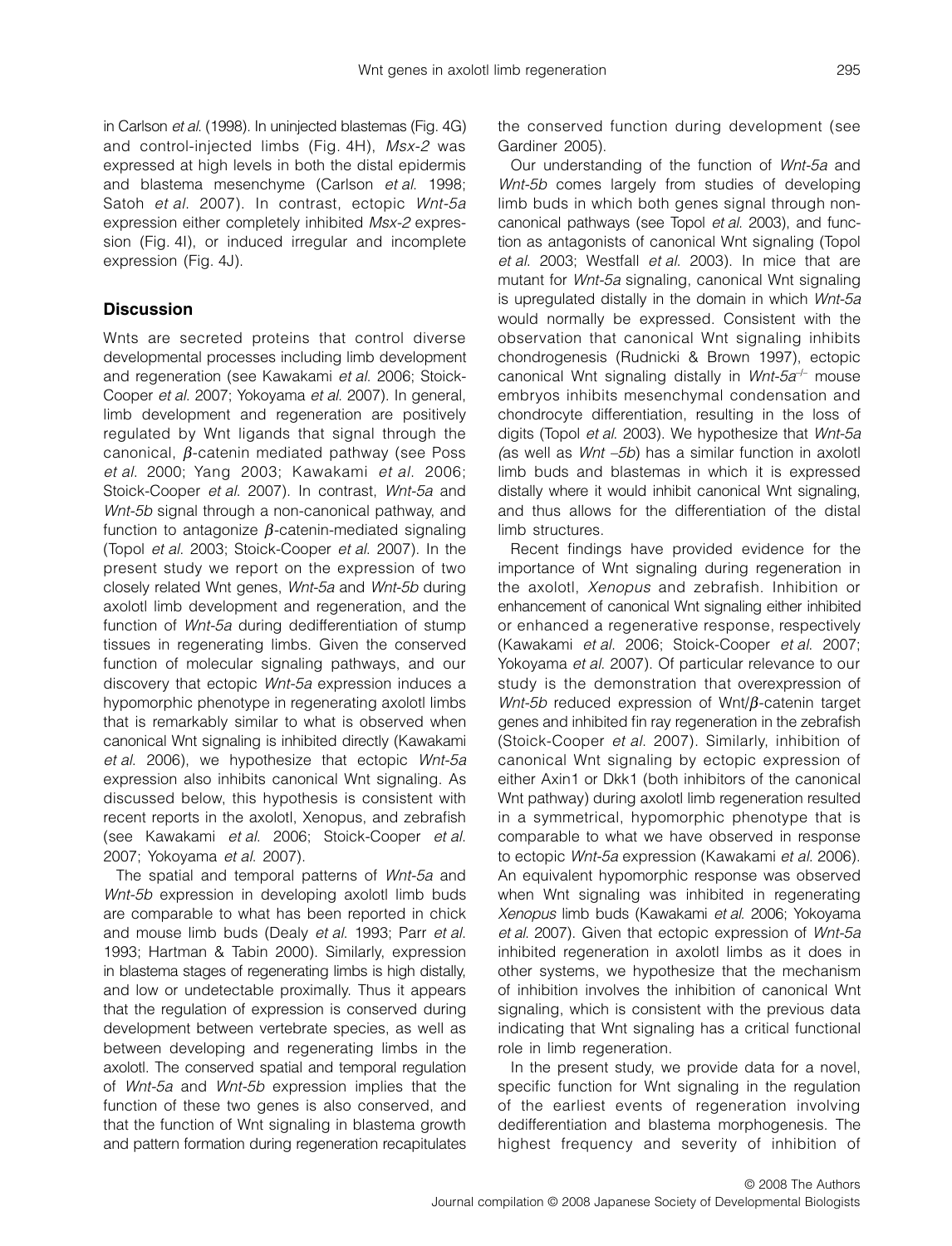regeneration was observed when Wnt-5a was ectopically expressed during the early stages of regeneration, and at the junction between the stump and the base of blastema (dedifferentiating stump cells). In contrast, when Wnt-5a was ectopically expressed during later blastema stages, or in the distal cells of earlier blastema stages, regeneration was normal. Although cell proliferation is obviously inhibited in the hypomorphic regenerates, it is unlikely that Wnt-5a directly inhibits proliferation since central and distal blastema cells proliferate and regenerate normally whether or not they are transduced with the Wnt-5a transgene. Thus, we hypothesize that the observed inhibition of proliferation of cells at the stump-blastema junction is a secondary response associated with the inhibition of dedifferentiation, which would prevent the genesis of the population of proliferating blastema cells.

There are multiple, potential downstream targets if Wnt signaling functions early in the regeneration cascade (stump cell dedifferentiation), and there are multiple signaling pathways that are known to be regulated by Wnt signaling. Since canonical Wnt signaling can function upstream of Fibroblast Growth Factor (FGF) signaling (see Yokoyama et al. 2007), it may function through regulating the function of nerves and/or the wound epidermis, both of which are sources of FGF signaling and are required for limb regeneration (see Mullen et al. 1996). If Wnt-dependent FGF signaling is being targeted, it presumably functions during the early stages of regeneration associated with dedifferentiation and dermal cell migration (see Endo et al. 2004). Since ectopic Wnt-5a expression did not result in any evident phenotypic response in later stage blastemas, it is unlikely that FGF-mediated functioning of the apical epidermis during these later stages is disrupted.

Msx-mediated pathways are a second category of potential targets of early Wnt signaling. Msx expression is associated with repression of the differentiated phenotype and the induction of dedifferentiation in a number of developing and regenerating systems, including regenerating salamander limbs and mouse digits (see Han et al. 2003; Satoh et al. 2007). In the present study, we observed inhibition of Msx-2 expression in association with the inhibition of regeneration by ectopic Wnt-5a expression. This finding provides evidence not only for Msx as a downstream target of Wnt signaling during limb regeneration, but also for the importance of Msx expression in dedifferentiation of stump cells leading to the formation of blastema cells. Given that Wnt-5a normally functions in the distal region of the blastema, the inhibitory effect of ectopic Wnt-5a expression likely disrupts the ability of proximal stump cells to

interact with distal cells in order to stimulate intercalary growth and pattern formation leading to complete regeneration (see Gardiner & Bryant 1996; Agata et al. 2007).

# **Acknowledgments**

We thank Mathieu Rondet for assistance in preparation of the figures; Stephane Rael for assistance with Wnt-5a whole-mount in situ hybridization; and Drs Tetsuya Endo and Aristocle Ndayibagira for helpful comments and suggestions. Research was supported by PHS grant HD-33465 (to S.V.B and D.M.G), and the National Science Foundation through its support of the Ambystoma Genetic Stock Center at the University of Kentucky, Lexington, KY.

#### **References**

- Agata, K., Saito, Y. & Nakajima, E. 2007. Unifying principles of regeneration I: Epimorphosis versus morphallaxis. Dev. Growth Differ. **49**, 73–78.
- Barrow, J. R., Thomas, K. R., Boussadia- Zahui, O. et al. 2003. Ectodermal Wnt3/ $\beta$ -catenin signaling is required for the establishment and maintenance of the apical ectodermal ridge. Genes Dev. **17**, 394–409.
- Bryant, S. V. & Iten, L. E. 1974. The regulative ability of the limb regeneration blastema of Notophthalmus viridescens: Experiments in situ. Roux's Arch. Dev. Biol. **174**, 90–101.
- Busse, U. & Seguin, C. 1992. Isolation of cDNAs for two closely related members of the axolotl Wnt family, Awnt-5A and Awnt-5B, and analysis of their expression during development. Mech. Dev. **40**, 63–72.
- Carlson, M. R. J., Bryant, S. V. & Gardiner, D. M. 1998. Expression of Msx-2 during development, regeneration, and wound healing in axolotl limbs. J. Exp. Zool. **282**, 715–723.
- Church, V., Nohno, T., Linker, C., Marcelle, C. & Francis-West, P. 2002. Wnt signaling during limb development. J. Cell. Sci. **115**, 4809–4818.
- Dealy, C. N., Roth, A., Ferrari, D., Brown, A. M. & Kosher, R. A. 1993. Wnt-5a and Wnt-7a are expressed in the developing chick limb bud in a manner suggesting roles in pattern formation along the proximodistal and dorsovental axes. Mech. Dev. **43**, 175–186.
- Endo, T., Bryant, S. V. & Gardiner, D. M. 2004. A stepwise model system for limb regeneration. Dev. Biol. **270**, 135–145.
- Gardiner, D. M. 2005. Ontogenetic decline of regenerative ability and the stimulation of human regeneration. Rejuvenation Res. **8**, 141–153.
- Gardiner, D. M., Blumberg, B., Komine, Y. & Bryant, S. V. 1995. Regulation of HoxA expression in developing and regenerating axolotl limbs. Development **121**, 1731–1741.
- Gardiner, D. M. & Bryant, S. V. 1996. Molecular mechanisms in the control of limb regeneration: the role of homeobox genes. Int J Dev Biol **40**, 797–805.
- Gavin, B. J., McMahon, A. P. & McMahon, A. P. 1990. Expression of multiple novel Wnt-1/int-1 related genes during fetal and adult mouse development. Genes Dev. **4**, 2319–2332.
- Han, M., Yang, X., Farrington, J. E. & Muneoka, K. 2003. Digit regeneration is regulated by Msx1 and BMP4 in fetal mice. Development **130**, 5123–5132.